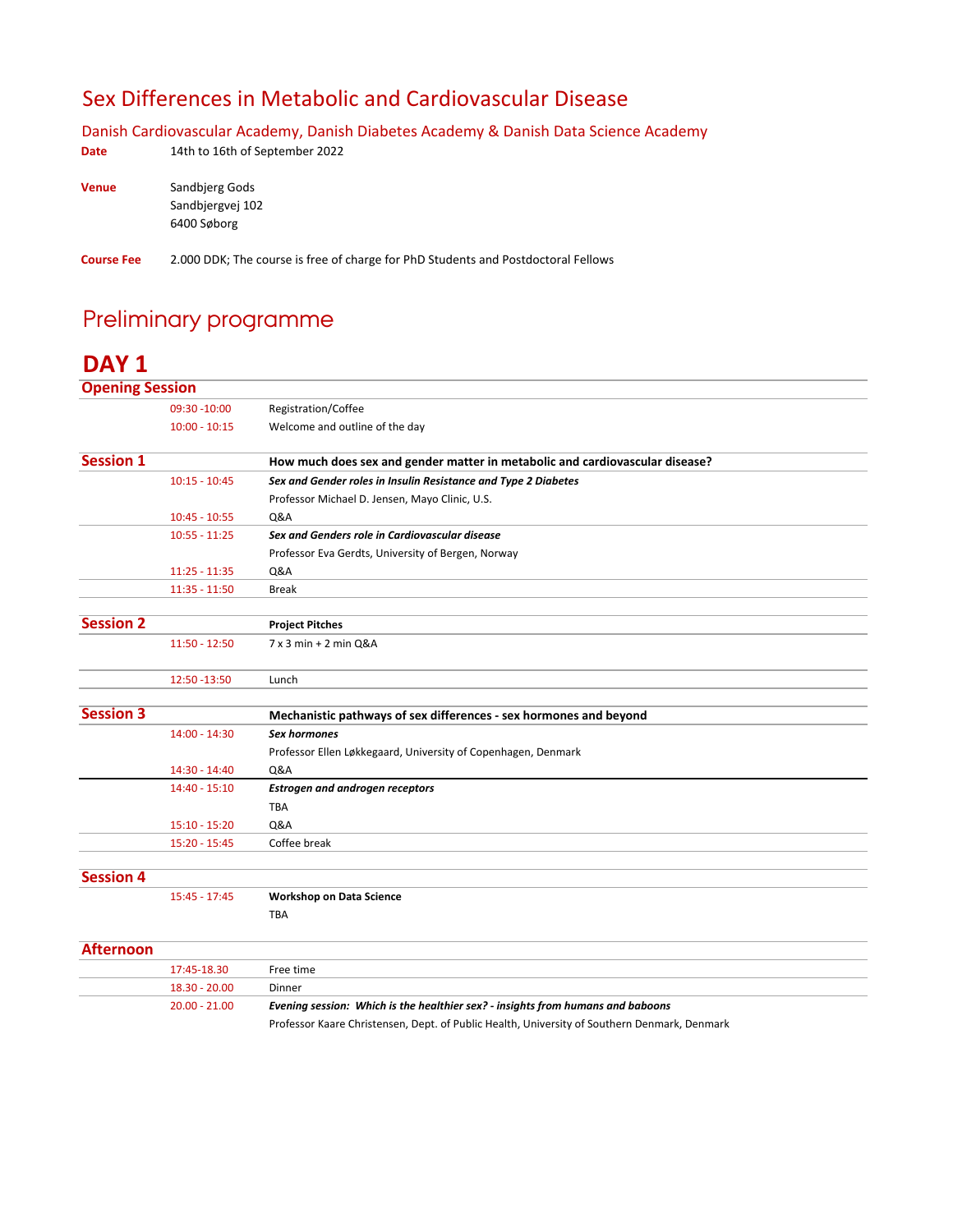# **DAY 2**

| <b>Opening Session</b> |                   |                                                                                                           |
|------------------------|-------------------|-----------------------------------------------------------------------------------------------------------|
|                        | $07:30 - 08:30$   | <b>Breakfast</b>                                                                                          |
|                        | $08:30 - 08:45$   | Welcome and outline of the day                                                                            |
| <b>Session 5</b>       |                   | Tissue-specific sex differences - and their role in diabetes/CVD                                          |
|                        | $08:45 - 09:15$   | Sex differences in liver lipoprotein metabolism and impact on atherosclerosis risk                        |
|                        |                   | Associate Professor John Stafford, MD, PhD, Vanderbilt University School of Medicine                      |
|                        | $09:15 - 09:25$   | Q&A                                                                                                       |
|                        | $09:25 - 09:55$   | Adipose tissue                                                                                            |
|                        |                   | Professor Fredrik Karpe, University of Oxford, United Kingdom                                             |
|                        | 09:55 - 10:05     | Q&A                                                                                                       |
|                        | $10:05 - 10:20$   | Coffee break                                                                                              |
|                        | $10:20 - 10:50$   | Dyslipidemia in women and men: a life course approach                                                     |
|                        |                   | Ass. Professor Jeanine Roeters van Lennep, University Medical Center Rotterdam, The Netherlands           |
|                        | $10:50 - 11:00$   | <b>Q&amp;A</b>                                                                                            |
| <b>Session 6</b>       |                   | <b>Project Pitches</b>                                                                                    |
|                        | $11:15 - 12:15$   | 7 x 3 min + 2 min Q&A                                                                                     |
|                        | 12:30 - 13:30     | Lunch                                                                                                     |
| <b>Session 7</b>       |                   | Heart, brain and sex                                                                                      |
|                        | $13:30 - 14:00$   | Sex and cardiac ischemia                                                                                  |
|                        |                   | Professor Eva Prescott, Bispebjerg University Hospital, Denmark                                           |
|                        | $14:00 - 14:10$   | Q&A                                                                                                       |
|                        | $14:10 - 14:40$   | Epidemiological evidence on links between metabolic disease, CVD and dementias - focus on sex differences |
|                        |                   | Janet Janbek, postdoc at Danish Dementia Research Centre, Denmark                                         |
|                        | 14.40 - 14.50     | <b>Q&amp;A</b>                                                                                            |
|                        | 14:50 - 15:00     | Coffee break                                                                                              |
| <b>Session 8</b>       |                   | <b>Poster Presentations</b>                                                                               |
|                        | $15:00 - 16:30$   | Poster viewing                                                                                            |
| <b>Afternoon</b>       |                   |                                                                                                           |
|                        | $16, 30 - 18, 00$ | Networking activity                                                                                       |

| 16.30 - 18.00   | Networking activity                       |
|-----------------|-------------------------------------------|
| 18:00 - 18:30   | Free time                                 |
| $18.30 - 20.00$ | <b>Dinner</b>                             |
| $20.00 - 21.00$ | Evening session: Inspirational talk - TBA |

## **DAY 3**

| <b>Opening Session</b> |                 |                                                                                                                                                                   |
|------------------------|-----------------|-------------------------------------------------------------------------------------------------------------------------------------------------------------------|
|                        | $07:30 - 08:30$ | <b>Breakfast</b>                                                                                                                                                  |
|                        | $08.30 - 08:45$ | Welcome and outline for the day                                                                                                                                   |
|                        | $08:45 - 09:15$ | The X and Y Chromosomes<br>Professor Claus Højbjerg Gravholt, MD, PhD, Dr.Med.Sci, Dept. of Endocrinology and Dept. of Molecular Medicine<br>(MOMA), AUH, Denmark |
|                        | $09:15 - 09:25$ | Q&A                                                                                                                                                               |
| <b>Session 9</b>       |                 | Metabolism and vasculature in muscle                                                                                                                              |
|                        | $09:25 - 09:55$ | Men are from Mars and women from Venus - Sex differences in the regulation of skeletal muscle mass                                                                |
|                        |                 | Associate Professor Mette Hansen, Dept. of Public Health - Sport Science, Aarhus University, Denmark                                                              |
|                        | $09:55 - 10:05$ | Q&A                                                                                                                                                               |
|                        | $10:05 - 10:35$ | The role of sex and age for vascular improvements with physical activity                                                                                          |
|                        |                 | Professor Ylva Hellsten, University of Copenhagen, Denmark                                                                                                        |
|                        | $10:35 - 10:45$ | Q&A                                                                                                                                                               |